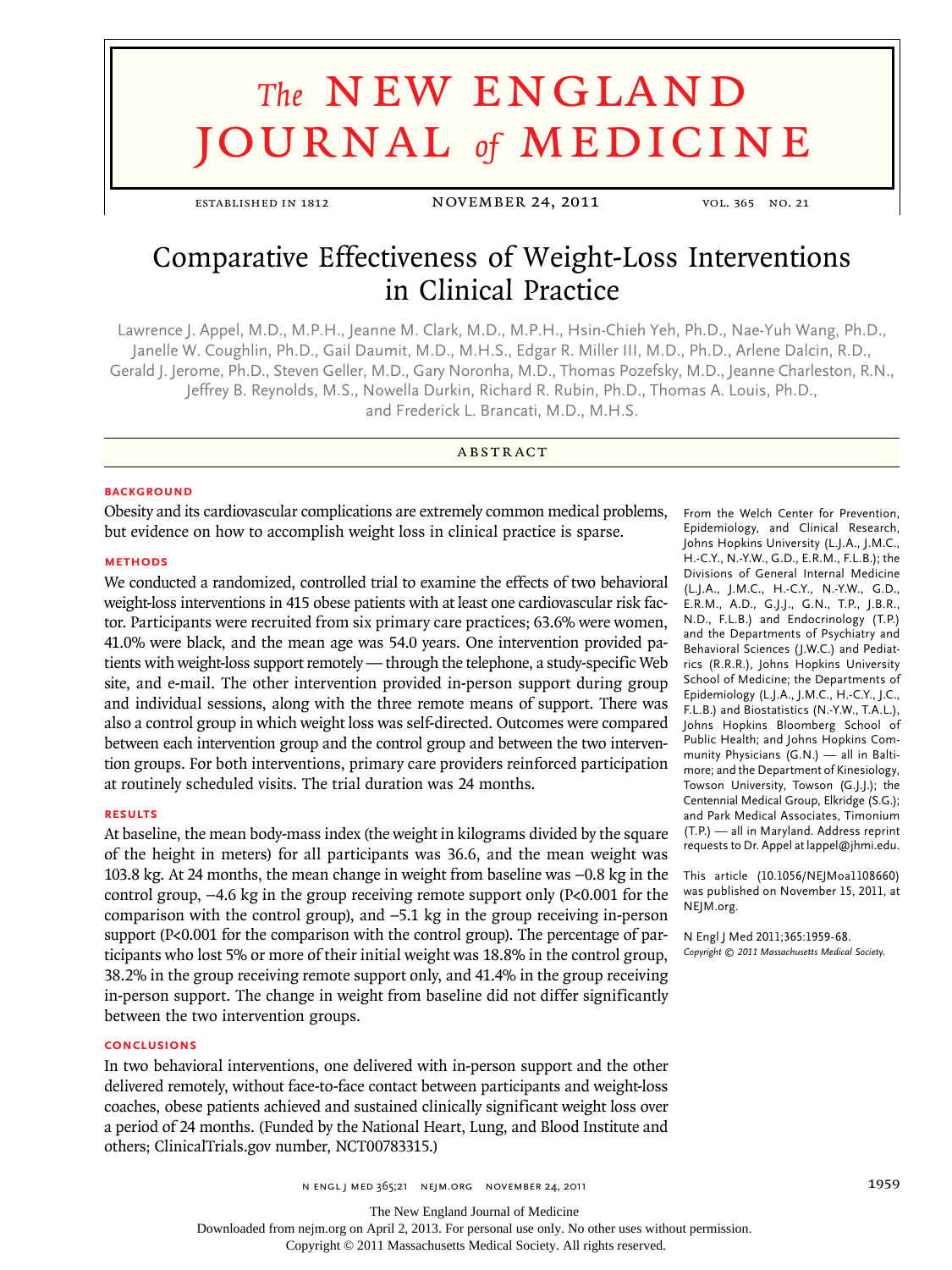**ELENTY IS AN IMPORTANT AND GROWING DURIES ARE SERVICE AND SERVICE AND SERVICE AND SERVICE AND SERVICE AND SERVICE AND SERVICE AND SERVICE AND SERVICE AND SERVICE AND SERVICE AND SERVICE AND SERVICE AND SERVICE AND SERVICE** ing public health problem around the world. In the United States, approximately affects each of the major cardiovascular risk factors — blood pressure, lipid profile, and diabetes. As a consequence, obese persons have an increased risk of death, especially from cardiovascular disease.2,3 The economic burden of the obesity epidemic is enormous; the estimated direct and indirect costs related to obesity exceed \$110 billion annually in the United States.<sup>4</sup>

An extensive body of evidence from efficacy trials has shown that weight loss is achievable and that modest weight loss has beneficial effects on cardiovascular risk factors.5-7 However, virtually all these trials tested intensive in-person interventions in highly selected participants. Typically, primary care providers (PCPs) were not directly involved in the intervention. Few weight-loss trials have examined the effect of behavioral interventions in clinical practice,<sup>8</sup> and the results of these trials have been inconsistent. Consequently, even though it is recommended that clinicians offer intensive counseling and behavioral support to their obese patients,<sup>9</sup> practicing physicians lack effective, empirically supported models of treatment to guide their efforts in helping obese patients lose weight.

To address the need for treatment models, we conducted a randomized, controlled trial to determine the effectiveness of two behavioral weightloss interventions — including one without inperson contact — in obese patients with at least one cardiovascular risk factor. The intervention without in-person contact provided patients with support by means of the telephone, the Internet, and e-mail. The other intervention offered these remote sources of support but reflected common practice in efficacy trials by also providing face-toface group and individual sessions conducted by health coaches. Participants in the control group received brief advice but none of the above resources. We hypothesized that patients assigned to both active interventions would achieve greater weight loss than those in the control group. We further hypothesized that patients in the group receiving in-person support would achieve greater weight loss than those in the group receiving only remote support.

## **METHODS**

## **Oversight**

This trial is one of three independent trials in the Practice-based Opportunities for Weight Reduction (POWER) trials, each supported by a grant from the National Heart, Lung, and Blood Institute.<sup>10,11</sup> For this trial, Healthways, a disease-management company, also provided support. The Prevention and Control Core of the Baltimore Diabetes Research and Training Center contributed to the data analysis. An institutional review board approved the trial, as did an independent data and safety monitoring board. All participants provided written informed consent. Healthways employees contributed to the study design, particularly on technical matters related to the design of the studyspecific Web site. The first author wrote the article and vouches for the accuracy of the data and the analyses. The National Heart, Lung, and Blood Institute and Healthways had opportunities to comment on the manuscript. The final decisions regarding the content and composition of the manuscript and the decision to submit it for publication were made by the academic investigators. The study was conducted according to the protocol (available with the full text of this article at NEJM.org).

#### **Study Population**

The study population consisted of obese adults who were at least 21 years of age and had one or more cardiovascular risk factors (hypertension, hypercholesterolemia, or diabetes). To be eligible for the trial, potential participants had to be a patient at one of the participating primary care practices, have regular access to a computer, and have basic computer skills (i.e., could enter data into a Web site and send and receive e-mail). We excluded patients who had recently lost 5% or more of their body weight or were taking medications that cause weight gain or prevent weight loss (e.g., glucocorticoids or second-generation antipsychotic medications). In general, the eligibility criteria for the trial were less stringent than those typically used in efficacy trials.6,12-14 There was no run-in period, no test given before randomization to determine adherence to study procedures, and no requirement that participants attend group sessions. Our approach to enrollment was to accept a person for

Downloaded from nejm.org on April 2, 2013. For personal use only. No other uses without permission.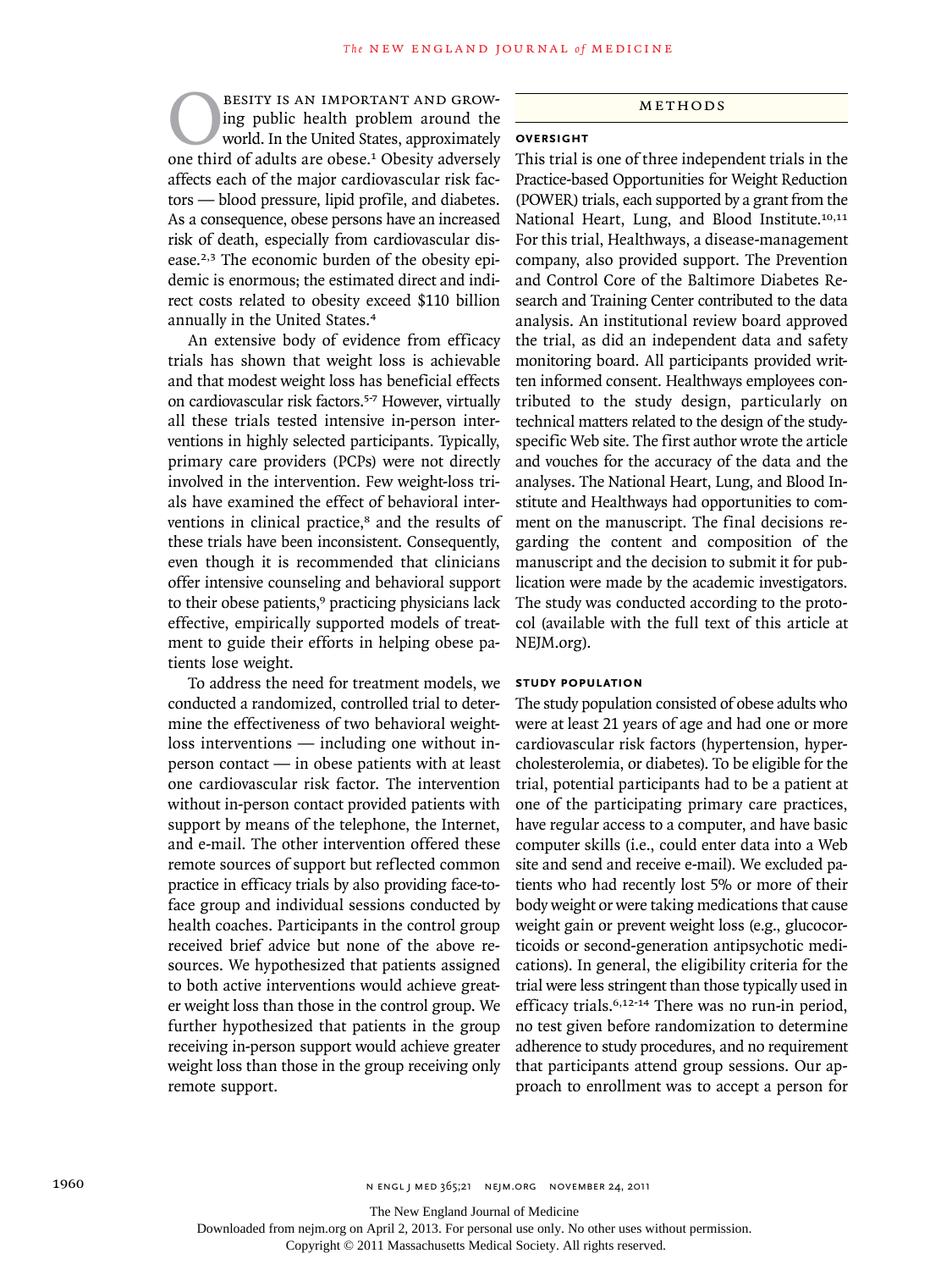study participation even if there were doubts about the likelihood that the person would adhere to the study protocol or be available for follow-up. (See the protocol for a complete list of enrollment criteria.)

Participants were recruited from primary care practices in the Baltimore metropolitan area between February 2008 and February 2009 through physician referral, brochures, and targeted mailings. Eight clinics were invited to participate in the study, and six accepted. At the participating clinics, 46 PCPs enrolled participants; only 1 physician declined.

#### **Study Groups**

Randomization was stratified according to sex and was generated in blocks of 3 and 6 with the use of a Web-based program. The research staff who notified participants of their assignment were not involved in the collection of follow-up data.

Participants had an equal chance of being assigned to any one of the three study groups. The theoretical framework for the two active interventions was based on social cognitive theory and incorporated behavioral self-management approaches designed to help participants set weightrelated goals, self-monitor weight and weightrelated behaviors (exercise and reduced calorie intake), increase self-efficacy and social support, and solve problems. These approaches were modeled on those tested in previous trials.15-17 Motivational interviewing was the primary approach to interactions with participants. Participants in the two intervention groups were encouraged to lose 5% of their baseline weight within 6 months and to maintain the reduced weight until the end of the study. Table 1 shows the key features of the two intervention groups. (For more information on the interventions, see the protocol and the Supplementary Appendix, available at NEJM.org.)

Participants in both intervention groups were encouraged to log on to the study-specific Web site weekly. The Web site contained learning modules; opportunities for self-monitoring of weight, calorie intake, and exercise; and feedback on progress in these key behaviors. Each participant who was assigned to an active intervention received automated monthly e-mail messages summarizing his or her progress. Automated re-engagement e-mail messages were sent to participants who had not logged on to the Web site in the preceding 7 days.

#### **Table 1. Features of Both Interventions.\***

#### **Coaches**

- Delivered the interventions in collaboration with the PCP to promote weight loss
- Focused on key weight-management behaviors (reduced calorie intake as part of the DASH diet, increased exercise, regular log-in to the study Web site, and use of food records)
- Used motivational interviewing techniques (e.g., asking open-ended questions, exploring participants' feelings of ambivalence, supporting their optimism regarding change, and directing conversations toward the desired behavioral goals)
- Followed re-engagement procedures when participants did not log in to the study Web site (automated e-mail message sent after 7 to 10 days without log-in and telephone call made after 14 days without log-in)

Received case-management support

#### **Web-based support**

- Provided learning modules consisting of objectives, educational content, quizzes, and worksheets
- Provided self-monitoring tools and graphs (to record weight, minutes of exercise per day, and calories consumed per day), with a recommendation to record weight at least weekly on the study Web site
- Provided feedback regarding weight-loss progress (e.g., change in weight since last log-in and weight trend)

#### **PCPs**

Reviewed one-page report on patient's weight-loss progress at each routine office visit

Encouraged participation in the intervention

- Reported events that might affect patient's ability to participate in the intervention
- Sent letters to participants as part of the re-engagement strategy after prolonged periods with no participant contact
- For patients with diabetes, provided assistance with self-monitoring of glucose levels and medication adjustment

\* DASH denotes Dietary Approaches to Stop Hypertension, and PCP primary care provider.

Weight-loss coaches encouraged participants to complete the learning modules and provided positive reinforcement of key behaviors, with an emphasis on self-monitoring of weight, calorie intake, and exercise. Individual sessions (in person or by telephone) were approximately 20 minutes long; group sessions conducted for the group receiving in-person support typically lasted 90 minutes. Participants in both intervention groups were offered weekly contact with coaches during the first 3 months (nine group sessions and three individual sessions for participants receiving inperson support, and 12 weekly calls for those receiving only remote support). During the next

The New England Journal of Medicine

Downloaded from nejm.org on April 2, 2013. For personal use only. No other uses without permission.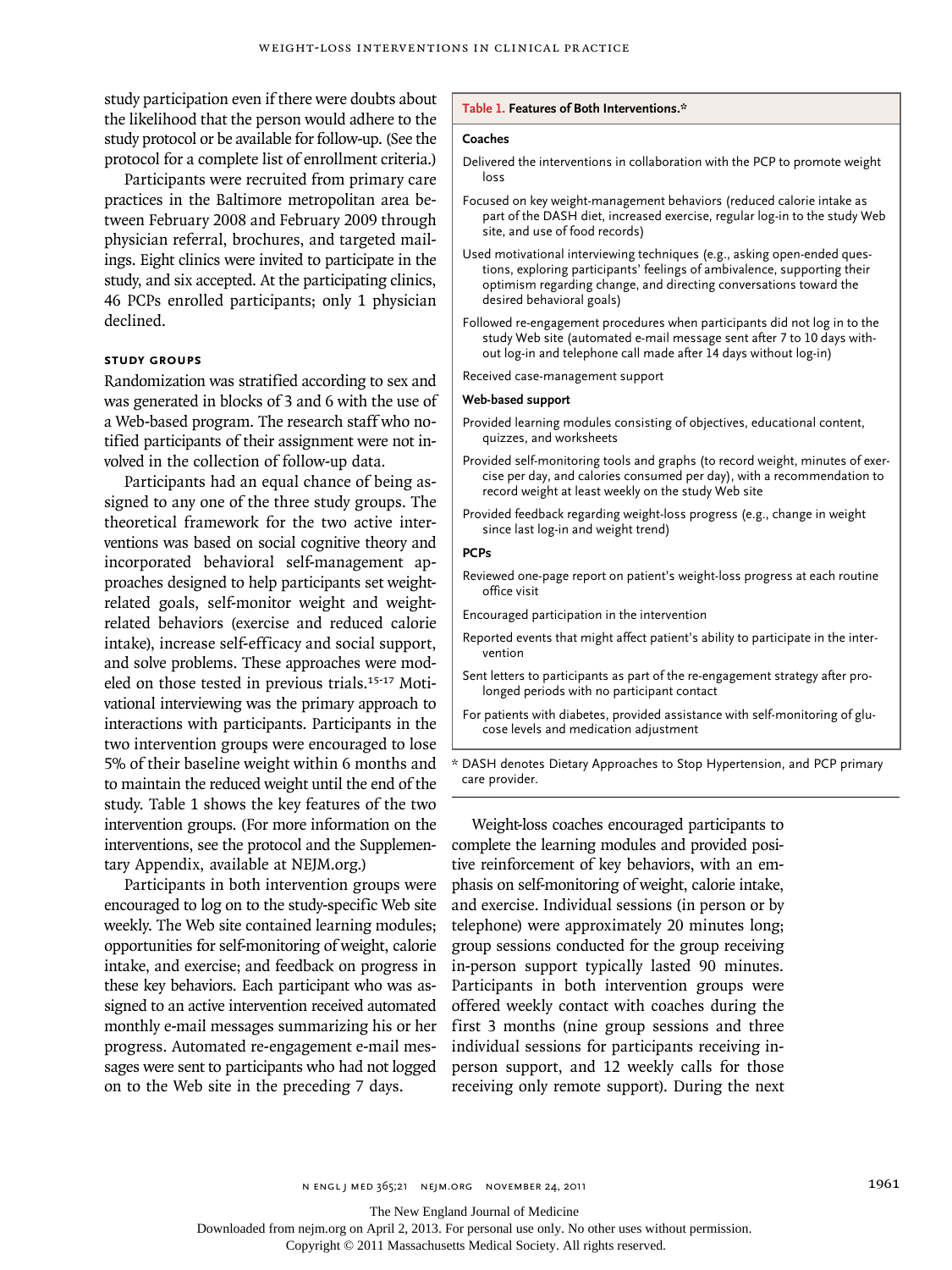3 months, participants receiving in-person support were offered three monthly contacts (one group session and two individual sessions), whereas the group receiving only remote support were offered 1 call each month. For the remainder of the study, participants in the group receiving in-person support were offered two monthly contacts (one group session and one individual session, with the latter conducted either in person or by telephone), and the group receiving only remote support continued to be offered monthly calls.

The coaches for the group receiving in-person support were employees of Johns Hopkins University, and the coaches for the group receiving only remote support were employees of Healthways. Coaches were trained before enrollment of the first participant and on a quarterly basis thereafter. The topics covered included behavioral theory and strategies, basic nutritional and exercise guidelines, motivational interviewing techniques, and study procedures, including use of the intervention Web site. To assess fidelity to the protocol and to promote motivational interviewing techniques, a case-management team observed the coaches and provided feedback monthly for the first 3 months of the study and quarterly thereafter.

Participants in the control group met with a weight-loss coach at the time of randomization and, if desired, after the final data-collection visit, at 24 months. They also received brochures and a list of recommended Web sites promoting weight loss.

## **Role of the PCP**

PCPs played a supportive role in the study. At routinely scheduled visits, each PCP received and reviewed a progress report on any of their patients who had been assigned to an intervention group (see the sample report in the Supplementary Appendix). PCPs used this report to provide patients with basic guidance (i.e., reduce calorie intake and increase exercise) and to motivate their patients. The report included a graph from the Web site showing the patient's baseline, target, and selfreported weights. If patients were not actively participating in their assigned intervention, the coaches sent re-engagement letters on behalf of the PCP.

#### **Data Collection**

Eligibility, baseline, and follow-up data were collected by telephone, through the Web, and through in-person visits. The enrollment process involved a Web-based contact, an in-person visit during which baseline data were collected, and a second inperson visit at which participants were notified of their assigned group. Participants were asked to make in-person follow-up visits 6, 12, and 24 months after randomization. At each of these visits, weight was measured on a high-quality, calibrated digital scale, with the participant wearing light, indoor clothes and no shoes. Height was measured once, at study entry. Blood pressure was recorded at each of the three visits; waist circumference and fasting levels of blood glucose and lipids were measured at baseline and 6 and 24 months after randomization. Trained research staff who were not informed of the group assignment performed the measurements.

#### **Statistical Analysis**

The primary outcome was change in weight from baseline to 24 months. Other weight-related outcomes were percentage of weight change from baseline, percentage of participants without weight gain, percentage of participants who lost at least 5% of their initial weight, and change from baseline in body-mass index (BMI, the weight in kilograms divided by the square of the height in meters). The primary analysis was based on the intention-to-treat principle. All weights obtained before a protocol-defined censoring event (i.e., pregnancy, bariatric surgery, or amputation) were included in the analysis, which was conducted with the use of a saturated-means, repeated-measures, mixed-effects model for visit-specific weight, with indicators for missing data. Means were modeled as a function of the group assignment and study visit (at baseline and at 6, 12, and 24 months). The model included adjustment for clinic, sex, age, and race or ethnic group. An unstructured covariance structure was used to relate the repeated measures. In addition, robust standard errors were computed. This approach produces valid estimates if data are missing at random.

The same modeling approach was used for the dependent variables of percentage change in weight and change in BMI. In addition, percentages of participants in each of the three study groups who met various weight-loss thresholds were compared with the use of a binomial model. Analyses were conducted with the use of SAS software, version 9.2 (SAS Institute) or the statistical software system R, version 2.10.0. The Holm procedure was used to adjust for multiple comparisons.18 The

The New England Journal of Medicine

Downloaded from nejm.org on April 2, 2013. For personal use only. No other uses without permission.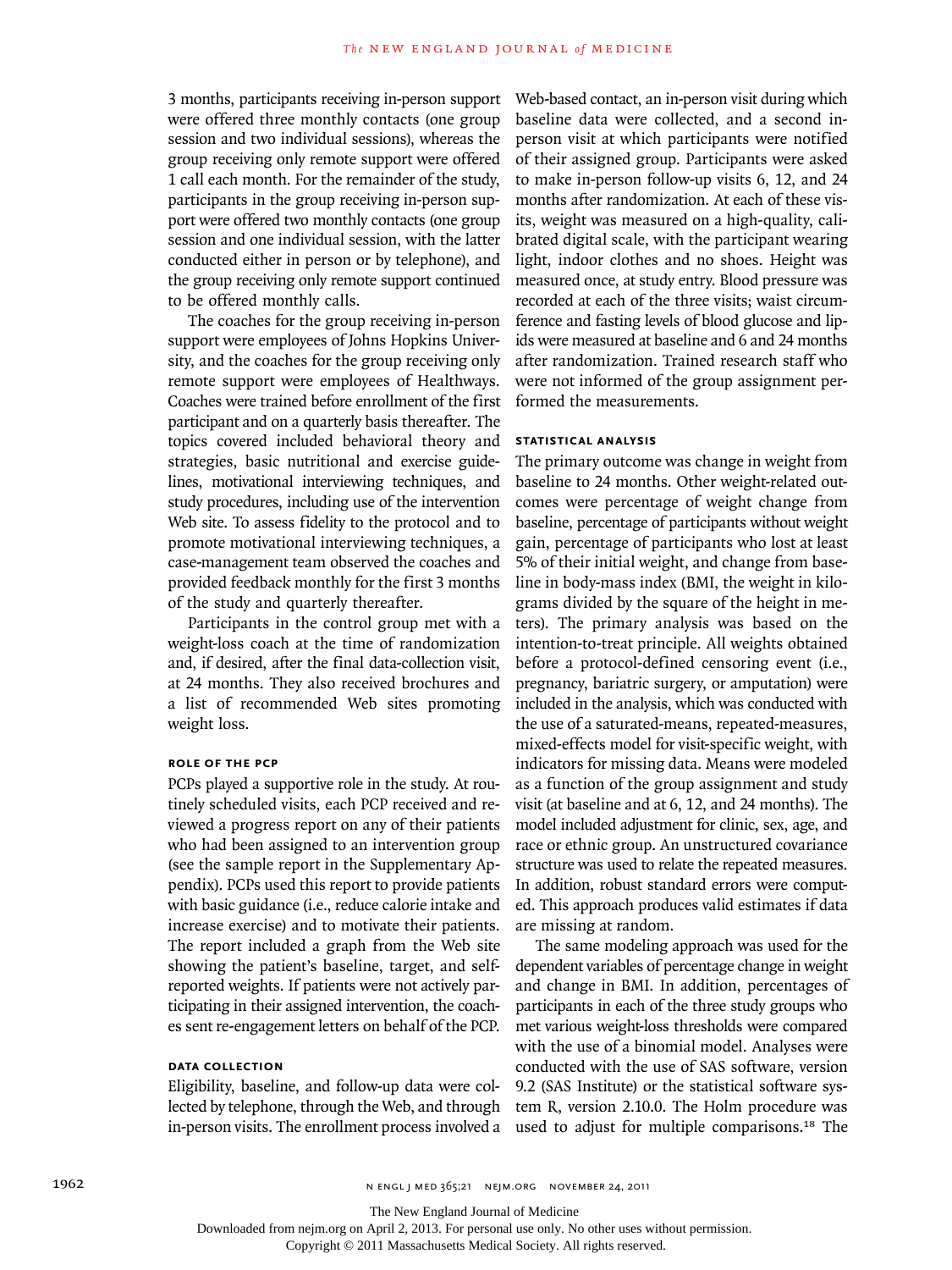trial was designed to have 80% power to detect a between-group difference in weight change of 2.75 kg for at least one of the two primary comparisons (the group receiving remote support only vs. the control group and the group receiving inperson support vs. the control group), each at a two-sided significance level of 0.025.

# **RESULTS**

## **Study Participants**

A total of 1370 persons registered at the recruitment Web site, and 415 underwent randomization (for details, see Fig. 1 in the Supplementary Appendix). Of the 415 participants, 63.6% were women and 41.0% were black; the mean age was 54.0 years (Table 2). At baseline, the mean BMI was 36.6. Most participants (83.6%) had attempted to lose weight during the 12 months preceding the study.

#### **Weight Loss**

After randomization, weight was recorded for 366 participants (88.2%) at 6 months, for 355 (85.5%) at 12 months, and for 392 (94.5%) at 24 months. At 6 months, the mean (±SE) adjusted change in weight from baseline was −1.4±0.4 kg in the control group, −6.1±0.5 kg in the group receiving remote support only, and −5.8±0.6 kg in the group receiving in-person support. At 24 months, the mean change in weight from baseline was −0.8±0.6 kg in the control group, −4.6±0.7 kg in the group receiving remote support only, and −5.1±0.8 kg in the group receiving in-person support, corresponding to a weight change of −1.1%, −5.0%, and −5.2%, respectively (Fig. 1, and Tables 1 and 2 in the Supplementary Appendix). The net weight change at 24 months in the two intervention groups (the change in each intervention group minus the change in the control group) was −3.8 kg (95% confidence interval [CI], −5.7 to −1.9; P<0.001) in the group receiving remote support only and −4.3 kg (95% CI, −6.3 to −2.3; P<0.001) in the group receiving in-person support. There was no significant difference in weight change between the intervention groups at any time point. At 24 months, the mean difference in weight change between these two groups (the mean change in the group receiving in-person support minus the mean change in the group receiving remote support) was −0.5 kg (95% CI, −2.5 to 1.5; P=0.63).

Table 3 shows the percentage of participants who met certain weight-change thresholds 6 and 24 months after randomization. At 24 months, the percentage of participants in the control group with a weight that was lower than their weight at baseline was 52.3% as compared with 74.4% in the group receiving in-person support and 77.1% in the group receiving remote support only. The percentage of participants whose weight at 24 months was at least 5% below their baseline weight was 18.8% in the control group, 41.4% in the group receiving in-person support, and 38.2% in the group receiving remote support only.

# **Participation Rates**

Table 4 shows the actual and recommended rates of study participation in the intervention groups. In the group receiving remote support only, the median number of completed phone calls was 14 in the first 6 months and 16 for the remainder of the trial. In the group receiving in-person support, most contact with coaches during the first 6 months occurred in face-to-face group sessions. Participation in group sessions, although strongly encouraged, was initially low and declined further over the course of the study. The median number of group sessions attended was 6.5 in the first 6 months and 1 in the next 18 months, and the median number of individual sessions attended was 4 in the first 6 months and 1 in the last 18 months. In the group receiving in-person support only, the median number of phone calls was 4 in the first 6 months and 11 in the last 18 months. Both intervention groups used the Web site frequently. The number of reports reviewed by the PCPs was similar in the two groups. The percentage of participants who dropped out of the intervention (defined as having no contact with a coach and no use of study Web site for 2 months) was 5.0% at 6 months and 13.0% at 24 months for the group receiving remote support and 8.7% at 6 months and 15.9% at 24 months for the group receiving in-person support.

#### **Adverse Events**

There was one serious adverse event that may have been related to the study. One participant in the group receiving in-person support was assaulted while exercising and had musculoskeletal injuries. At data-collection visits, 48 hospitalizations were reported (15 in the control group, 15 in the group receiving remote support, and 18 in the group receiving in-person support). There were no deaths or serious hypoglycemic events.

The New England Journal of Medicine

Downloaded from nejm.org on April 2, 2013. For personal use only. No other uses without permission.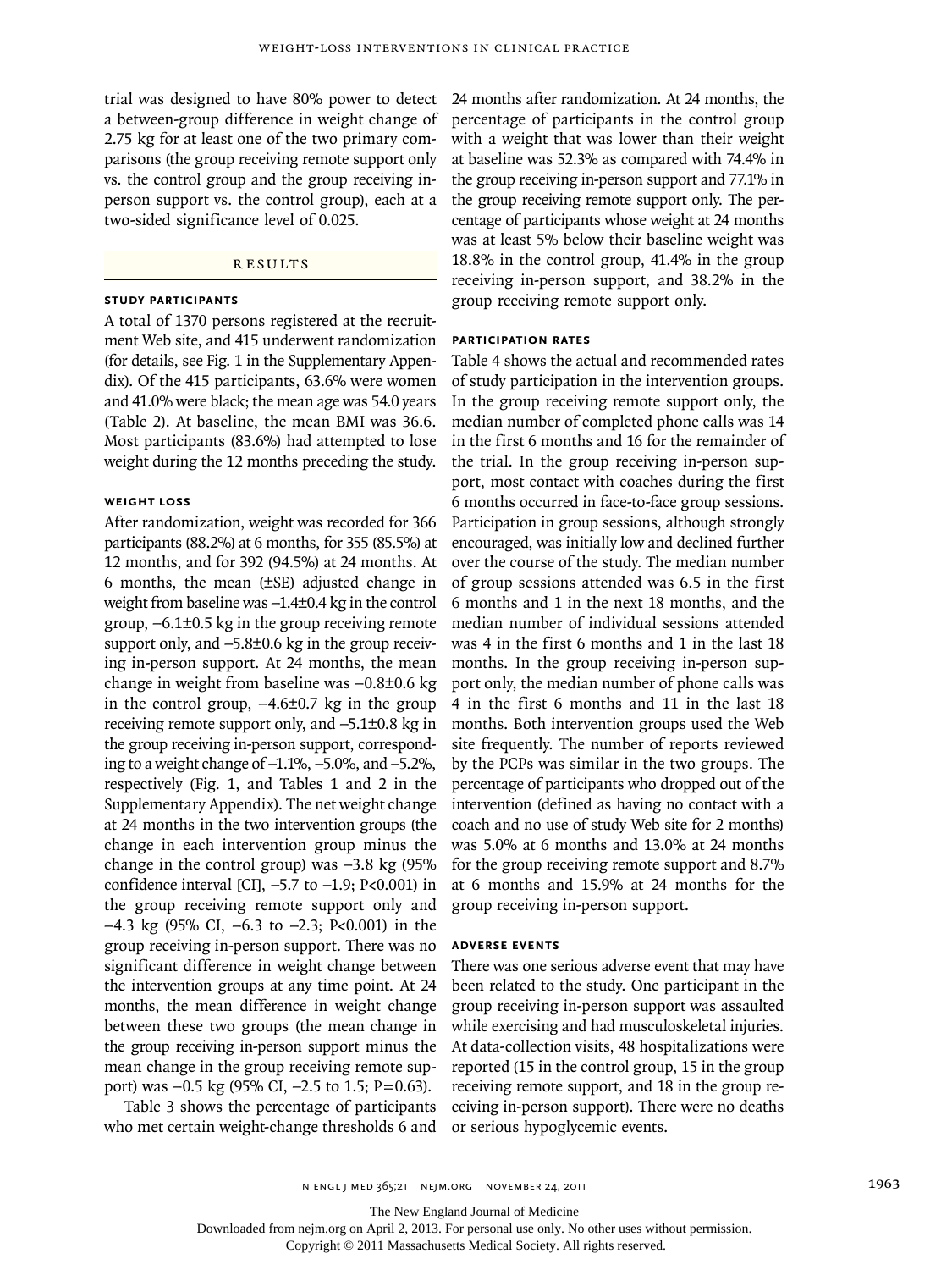| Table 2. Baseline Characteristics of the Study Participants* |                        |                                           |                                         |                                 |  |  |  |
|--------------------------------------------------------------|------------------------|-------------------------------------------|-----------------------------------------|---------------------------------|--|--|--|
| Characteristic                                               | Control<br>$(N = 138)$ | <b>Remote Support Only</b><br>$(N = 139)$ | <b>In-Person Support</b><br>$(N = 138)$ | All Participants<br>$(N = 415)$ |  |  |  |
| $Age - yr$                                                   | $52.9 \pm 10.1$        | $55.8 \pm 9.7$                            | $53.3 \pm 10.5$                         | $54.0 \pm 10.2$                 |  |  |  |
| Weight $-$ kg                                                | $104.4 \pm 18.6$       | $102.1 \pm 13.9$                          | $105.01 \pm 20.7$                       | $103.4 \pm 17.9$                |  |  |  |
| <b>BMI</b> <sup>*</sup>                                      | $36.8 \pm 5.14$        | $36.0 + 4.7$                              | $36.8 \pm 5.2$                          | $36.6 \pm 5.0$                  |  |  |  |
| Waist circumference - cm                                     | $118.2 \pm 13.7$       | $117.9 \pm 12.7$                          | $118.2 \pm 14.4$                        | $118.1 \pm 13.6$                |  |  |  |
| Race or ethnic group - no. (%) : §                           |                        |                                           |                                         |                                 |  |  |  |
| Asian                                                        | 2(1.4)                 | 2(1.4)                                    | 0(0.0)                                  | 4(1.0)                          |  |  |  |
| <b>Black</b>                                                 | 59 (42.8)              | 52(37.4)                                  | 59 (42.8)                               | 170 (41.0)                      |  |  |  |
| White                                                        | 72 (52.2)              | 83 (59.7)                                 | 78 (56.5)                               | 233 (56.1)                      |  |  |  |
| Other                                                        | 5(3.6)                 | 2(1.4)                                    | 1(0.7)                                  | 8(1.9)                          |  |  |  |
| Hispanic                                                     | 3(2.2)                 | 3(2.2)                                    | 3(2.2)                                  | 9(2.2)                          |  |  |  |
| Education - no. $(%)$                                        |                        |                                           |                                         |                                 |  |  |  |
| High-school graduate or less                                 | 18 (13.0)              | 15(10.8)                                  | 11(8.0)                                 | 44 (10.6)                       |  |  |  |
| Some college                                                 | 45 (32.6)              | 43 (30.9)                                 | 37(26.8)                                | 125(30.1)                       |  |  |  |
| College graduate                                             | 75 (54.3)              | 81 (58.3)                                 | 90 (65.2)                               | 246 (59.3)                      |  |  |  |
| Female sex - no. (%)                                         | 88 (63.8)              | 88 (63.3)                                 | 88 (63.8)                               | 264(63.6)                       |  |  |  |
| Household income - no. (%)                                   |                        |                                           |                                         |                                 |  |  |  |
| $<$ \$50,000                                                 | 33 (23.9)              | 28(20.1)                                  | 30(21.7)                                | 91(21.9)                        |  |  |  |
| \$50,000-99,999                                              | 52 (37.7)              | 53 (38.1)                                 | 50 (36.2)                               | 155 (37.3)                      |  |  |  |
| $\geq$ \$100,000                                             | 53 (38.4)              | 58 (41.7)                                 | 58 (42.0)                               | 169 (40.7)                      |  |  |  |
| Employment status - no. (%)                                  |                        |                                           |                                         |                                 |  |  |  |
| Employed                                                     | 106(76.8)              | 101(72.7)                                 | 105(76.1)                               | 312(75.2)                       |  |  |  |
| Retired                                                      | 17(12.3)               | 28(20.1)                                  | 20(14.5)                                | 65 (15.7)                       |  |  |  |
| Other                                                        | 15(10.9)               | 10(7.2)                                   | 13(9.4)                                 | 38(9.2)                         |  |  |  |
| Health insurance - no. (%)                                   |                        |                                           |                                         |                                 |  |  |  |
| Private or HMO                                               | 133 (96.4)             | 136(97.8)                                 | 135 (97.8)                              | 404 (97.3)                      |  |  |  |
| Medicare                                                     | 11(8.0)                | 20 (14.4)                                 | 13(9.4)                                 | 44 (10.6)                       |  |  |  |
| Medicaid                                                     | 0(0.0)                 | 0(0.0)                                    | 2(1.4)                                  | 2(0.5)                          |  |  |  |
| Uninsured                                                    | 3(2.2)                 | 1(0.7)                                    | 0(0.0)                                  | 4(1.0)                          |  |  |  |
| Medical conditions - no. (%)                                 |                        |                                           |                                         |                                 |  |  |  |
| Hypertension                                                 | 106 (77.4)             | 112 (80.6)                                | 98 (71.0)                               | 316 (76.3)                      |  |  |  |
| <b>Diabetes</b>                                              | 32(23.2)               | 31(22.3)                                  | 33 (23.9)                               | 96(23.1)                        |  |  |  |
| Hypercholesterolemia                                         | 94 (68.1)              | 99 (71.2)                                 | 88 (63.8)                               | 281 (67.7)                      |  |  |  |
| Daily Internet use - %                                       | 119 (86.2)             | 120 (86.3)                                | 121(87.7)                               | 360 (86.7)                      |  |  |  |
| Weight loss attempted in last 12 mo - no. (%)                | 117 (84.8)             | 113 (81.3)                                | 117 (84.8)                              | 347 (83.6)                      |  |  |  |

\* Plus–minus values are means ±SD. With the exception of age (P=0.03 by analysis of variance) there were no significant differences in baseline characteristics among the three study groups. HMO denotes health maintenance organization.

† The body-mass index (BMI) is the weight in kilograms divided by the square of the height in meters.

‡ Race or ethnic group was self-reported.

§ The categories listed under race or ethnic group and under health insurance are not mutually exclusive, and the percentages for these categories therefore do not sum to 100.

¶Data on hypertension were not available for one participant in the control group.

Downloaded from nejm.org on April 2, 2013. For personal use only. No other uses without permission.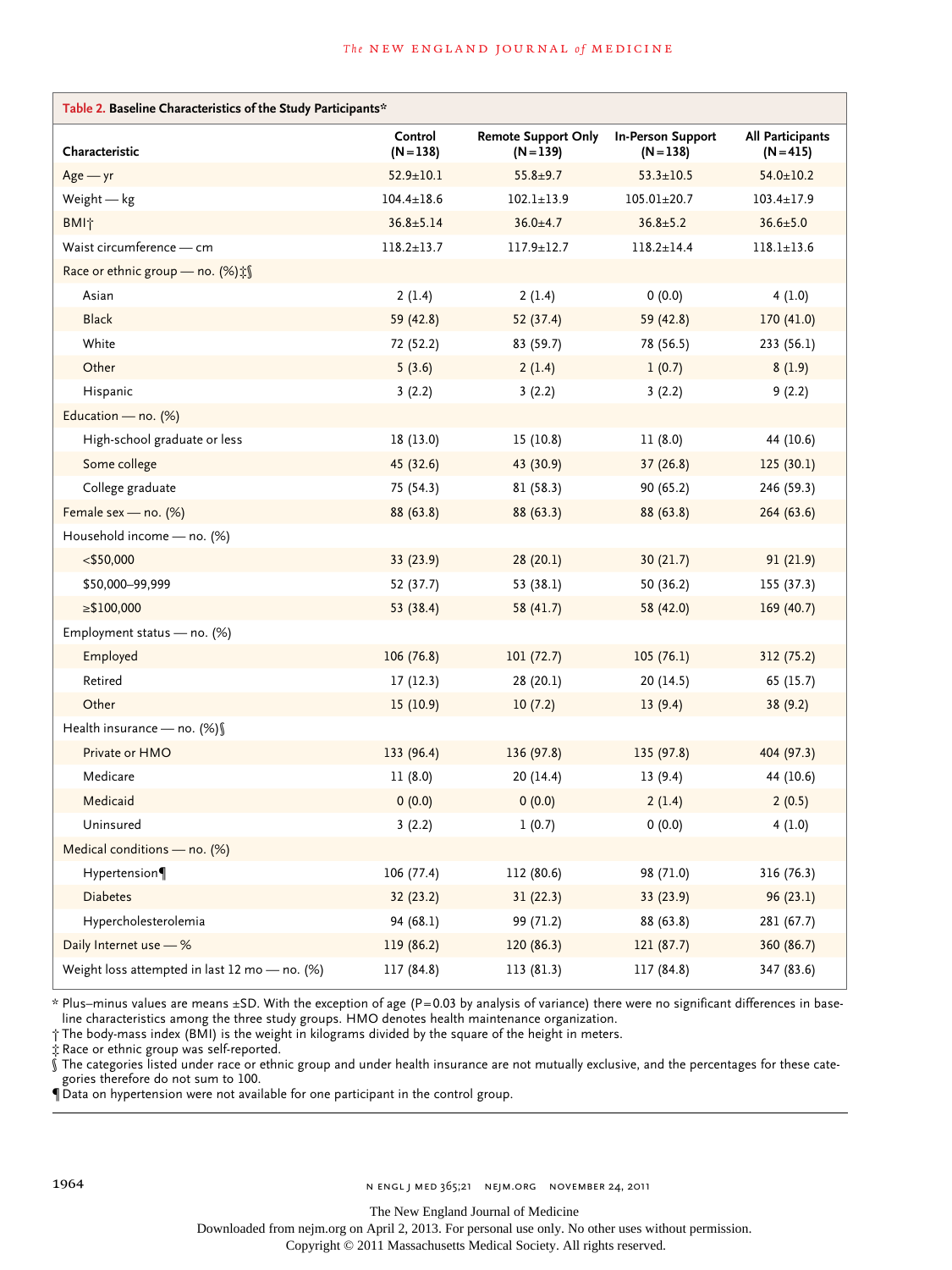# Discussion

In this comparative effectiveness trial, in which obese medical patients with at least one cardiovascular risk factor were enrolled, two behavioral interventions — one involving no in-person contact with weight-loss coaches associated with the study or with other participants — achieved clinically relevant weight loss. The extent of weight loss was similar to that achieved in many efficacy studies.12-14 In contrast with the findings in most weight-loss trials,<sup>19,20</sup> however, participants sustained weight loss to the end of the trial. A large percentage of participants lost 5% or more of their initial body weight, an amount of weight loss that has been associated with numerous health benefits, including improved control of diabetes and hypertension, a reduced risk of incident diabetes and hypertension, and lower levels of risk factors for cardiovascular disease.5-7,12,13

In contrast with most weight-loss trials, this was a trial of effectiveness rather than efficacy. At each point in its design and implementation, we tailored our approach to reflect the setting namely, primary care practices. For example, we did not have a run-in period or conduct an adherence test before randomization, required only two



visits by potential participants to determine eligibility, and modified our interventions considerably, mostly by reducing the intensity of the intervention and increasing flexibility. For the participants in the group receiving in-person support, we encouraged but did not mandate participation in group sessions and gave these participants the option of maintaining individual contact by phone rather than in person. Unlike efficacy trials, in which one

| Table 3. Proportion of Participants Who Met Various Weight-Loss Criteria at 6 and 24 Months of Follow-up. |               |                                   |                             |                                       |                                     |                                                    |  |
|-----------------------------------------------------------------------------------------------------------|---------------|-----------------------------------|-----------------------------|---------------------------------------|-------------------------------------|----------------------------------------------------|--|
| Criterion                                                                                                 | Control       | <b>Remote Support</b><br>Only     | In-Person<br><b>Support</b> |                                       | P Value                             |                                                    |  |
|                                                                                                           |               |                                   |                             | Remote<br>Support Only<br>vs. Control | In-Person<br>Support<br>vs. Control | In-Person<br>Support vs.<br>Remote<br>Support Only |  |
|                                                                                                           |               | no. of participants/total no. (%) |                             |                                       |                                     |                                                    |  |
| At or below baseline weight                                                                               |               |                                   |                             |                                       |                                     |                                                    |  |
| 6 <sub>mo</sub>                                                                                           | 75/113 (66.4) | 110/129 (85.3)                    | 105/124 (84.7)              | < 0.001                               | 0.001                               | 0.84                                               |  |
| $24 \text{ mo}$                                                                                           | 67/128(52.3)  | 101/131(77.1)                     | 99/133 (74.4)               | < 0.001                               | < 0.001                             | 0.81                                               |  |
| At least 5% below baseline weight                                                                         |               |                                   |                             |                                       |                                     |                                                    |  |
| 6 mo                                                                                                      | 16/113(14.2)  | 68/129 (52.7)                     | 57/124 (46.0)               | < 0.001                               | < 0.001                             | 0.23                                               |  |
| 24 mo                                                                                                     | 24/128 (18.8) | 50/131(38.2)                      | 55/133(41.4)                | < 0.001                               | < 0.001                             | 0.73                                               |  |
| At least 10% below baseline weight                                                                        |               |                                   |                             |                                       |                                     |                                                    |  |
| 6 <sub>mo</sub>                                                                                           | 4/113(3.5)    | 30/129(23.3)                      | 31/124(25.0)                | < 0.001                               | < 0.001                             | 0.92                                               |  |
| $24 \text{ mo}$                                                                                           | 11/128(8.6)   | 24/131(18.3)                      | 26/133(19.5)                | 0.02                                  | 0.01                                | 0.69                                               |  |
| BMI < 30                                                                                                  |               |                                   |                             |                                       |                                     |                                                    |  |
| 6 mo                                                                                                      | 12/113(10.6)  | 36/129 (27.9)                     | 27/124(21.8)                | < 0.001                               | 0.02                                | 0.22                                               |  |
| 24 mo                                                                                                     | 10/128(7.8)   | 36/131 (27.5)                     | 25/133(18.8)                | < 0.001                               | 0.01                                | 0.07                                               |  |

n engl j med 365;21 nejm.org november 24, 2011 1965

The New England Journal of Medicine

Downloaded from nejm.org on April 2, 2013. For personal use only. No other uses without permission.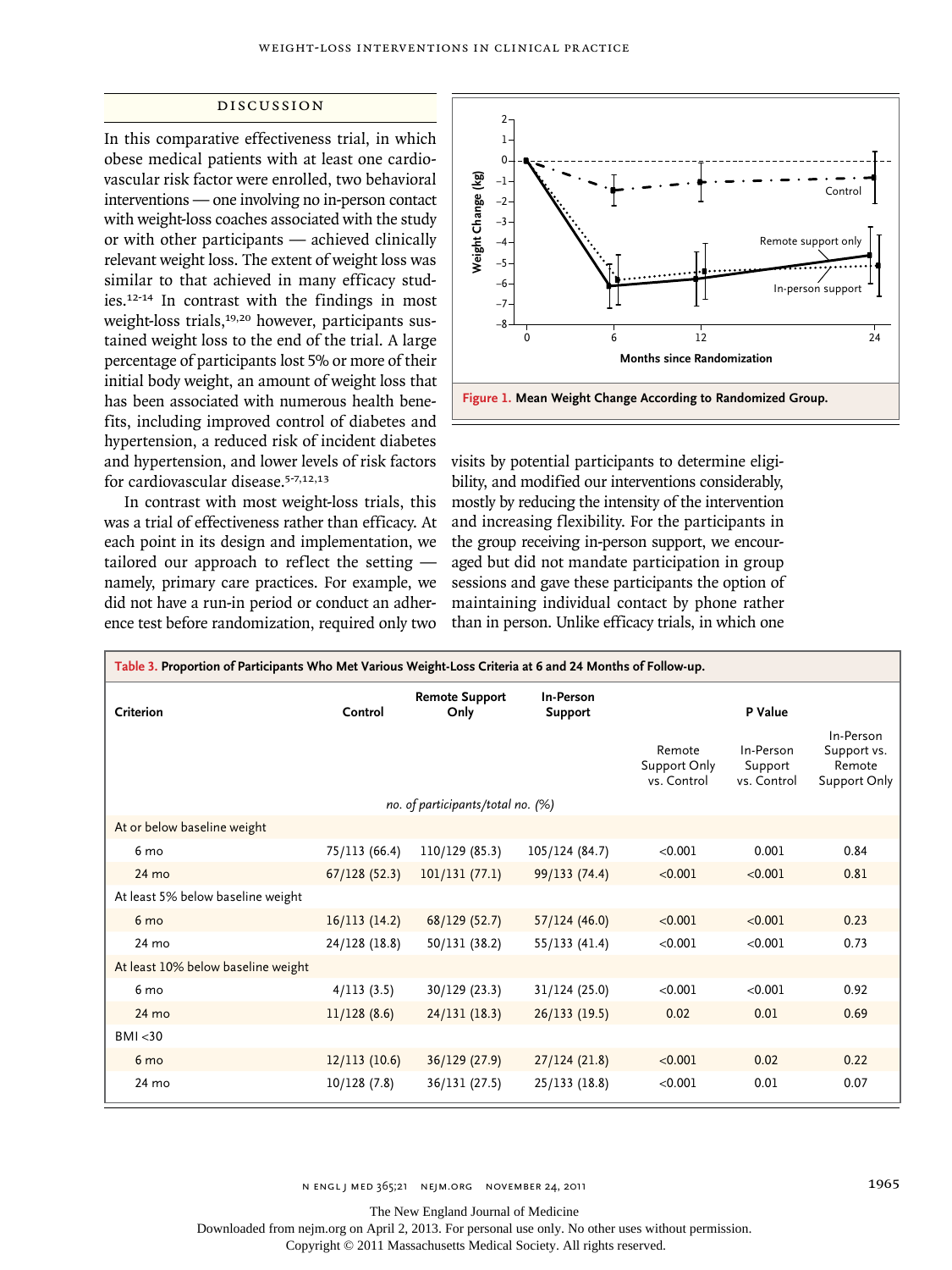#### *The* NEW ENGLAND JOURNAL of MEDICINE

| Table 4. Numbers of Recommended and Actual Contacts According to Intervention Group. |                                              |             |                         |                         |                                              |                |                                              |                |
|--------------------------------------------------------------------------------------|----------------------------------------------|-------------|-------------------------|-------------------------|----------------------------------------------|----------------|----------------------------------------------|----------------|
| <b>Type of Contact</b>                                                               | Beginning of Study to 6 Mo                   |             |                         | 7 Mo to End of Study*   |                                              |                |                                              |                |
|                                                                                      | Remote Support Only                          |             | In-Person Support       |                         | Remote Support Only                          |                | In-Person Support                            |                |
|                                                                                      | Recommended <sup>+</sup> Actual <sup>+</sup> |             | Recommended ¡ Actual :  |                         | Recommended <sup>+</sup> Actual <sup>+</sup> |                | Recommended <sup>+</sup> Actual <sup>+</sup> |                |
| Coach                                                                                |                                              |             |                         |                         |                                              |                |                                              |                |
| Total no. of contacts                                                                | 15                                           |             | 21                      |                         | 18                                           |                | 36                                           |                |
| Median                                                                               |                                              | 14          |                         | 14                      |                                              | 16             |                                              | 16             |
| Quartile 1                                                                           |                                              | 13          |                         | 9                       |                                              | 12             |                                              | 10             |
| Quartile 3                                                                           |                                              | 15          |                         | 17                      |                                              | 18             |                                              | 20             |
| Telephone calls (no.)                                                                | 15                                           |             | $\overline{\mathbf{3}}$ |                         | 18                                           |                | 12                                           |                |
| Median                                                                               |                                              | 14          |                         | $\overline{4}$          |                                              | 16             |                                              | 11             |
| Quartile 1                                                                           |                                              | 13          |                         | $\overline{2}$          |                                              | 12             |                                              | 6              |
| Quartile 3                                                                           |                                              | 15          |                         | 5                       |                                              | 18             |                                              | 14             |
| In-person sessions (no.)                                                             |                                              |             |                         |                         |                                              |                |                                              |                |
| Individual                                                                           |                                              |             | 6                       |                         |                                              |                | $\boldsymbol{6}$                             |                |
| Median                                                                               |                                              |             |                         | $\overline{\mathbf{4}}$ |                                              |                |                                              | 1              |
| Quartile 1                                                                           |                                              |             |                         | $\overline{2}$          |                                              |                |                                              | $\mathbf 0$    |
| Quartile 3                                                                           |                                              |             |                         | 5                       |                                              |                |                                              | 4              |
| Group                                                                                |                                              |             | 12                      |                         |                                              |                | 18                                           |                |
| Median                                                                               |                                              |             |                         | 6.5                     |                                              |                |                                              | 1              |
| Quartile 1                                                                           |                                              |             |                         | $\overline{2}$          |                                              |                |                                              | $\mathbf 0$    |
| Quartile 3                                                                           |                                              |             |                         | 9                       |                                              |                |                                              | 4              |
| Study Web site                                                                       |                                              |             |                         |                         |                                              |                |                                              |                |
| No. of wk with log-ins                                                               | 26                                           |             | 26                      |                         | 72                                           |                | 72                                           |                |
| Median                                                                               |                                              | 23          |                         | 20.5                    |                                              | 35             |                                              | 32             |
| Quartile 1                                                                           |                                              | 17          |                         | 14                      |                                              | 16             |                                              | 11             |
| Quartile 3                                                                           |                                              | 25          |                         | 25                      |                                              | 59             |                                              | 58             |
| No. of modules completed                                                             | 12                                           |             | 12                      |                         | 18                                           |                | 18                                           |                |
| Median                                                                               |                                              | 12          |                         | 12                      |                                              | 16             |                                              | 8              |
| Quartile 1                                                                           |                                              | 12          |                         | 6                       |                                              | 5              |                                              | 0              |
| Quartile 3                                                                           |                                              | 12          |                         | 12                      |                                              | 17             |                                              | 16             |
| PCP                                                                                  |                                              |             |                         |                         |                                              |                |                                              |                |
| No. of reports reviewed<br>with participant                                          | <b>NA</b>                                    |             | <b>NA</b>               |                         | <b>NA</b>                                    |                | <b>NA</b>                                    |                |
| Median                                                                               |                                              | $\mathbf 1$ |                         | $\mathbf{1}$            |                                              | $\mathbf{1}$   |                                              | 1              |
| Quartile 1                                                                           |                                              | $\mathbf 0$ |                         | $\mathbf 0$             |                                              | $\mathbf 0$    |                                              | 0              |
| Quartile 3                                                                           |                                              | $\bf{l}$    |                         | $\mathbf{1}$            |                                              | $\overline{2}$ |                                              | $\overline{2}$ |

\* The end of the study occurred 22 to 26 months after randomization. NA denotes not applicable.

† The recommended number of contacts was determined on the basis of a 24-month intervention period.

‡ The actual number of contacts was determined between 22 and 26 months after randomization.

eligibility criterion is confirmed availability for group sessions, we imposed no such requirement, a policy that no doubt contributed to low attendance at group sessions.

Few trials have attempted behavioral weightloss strategies in the primary care setting, and none have implemented interventions similar to those tested in the POWER trial. Tsai and Wadden

The New England Journal of Medicine

Downloaded from nejm.org on April 2, 2013. For personal use only. No other uses without permission.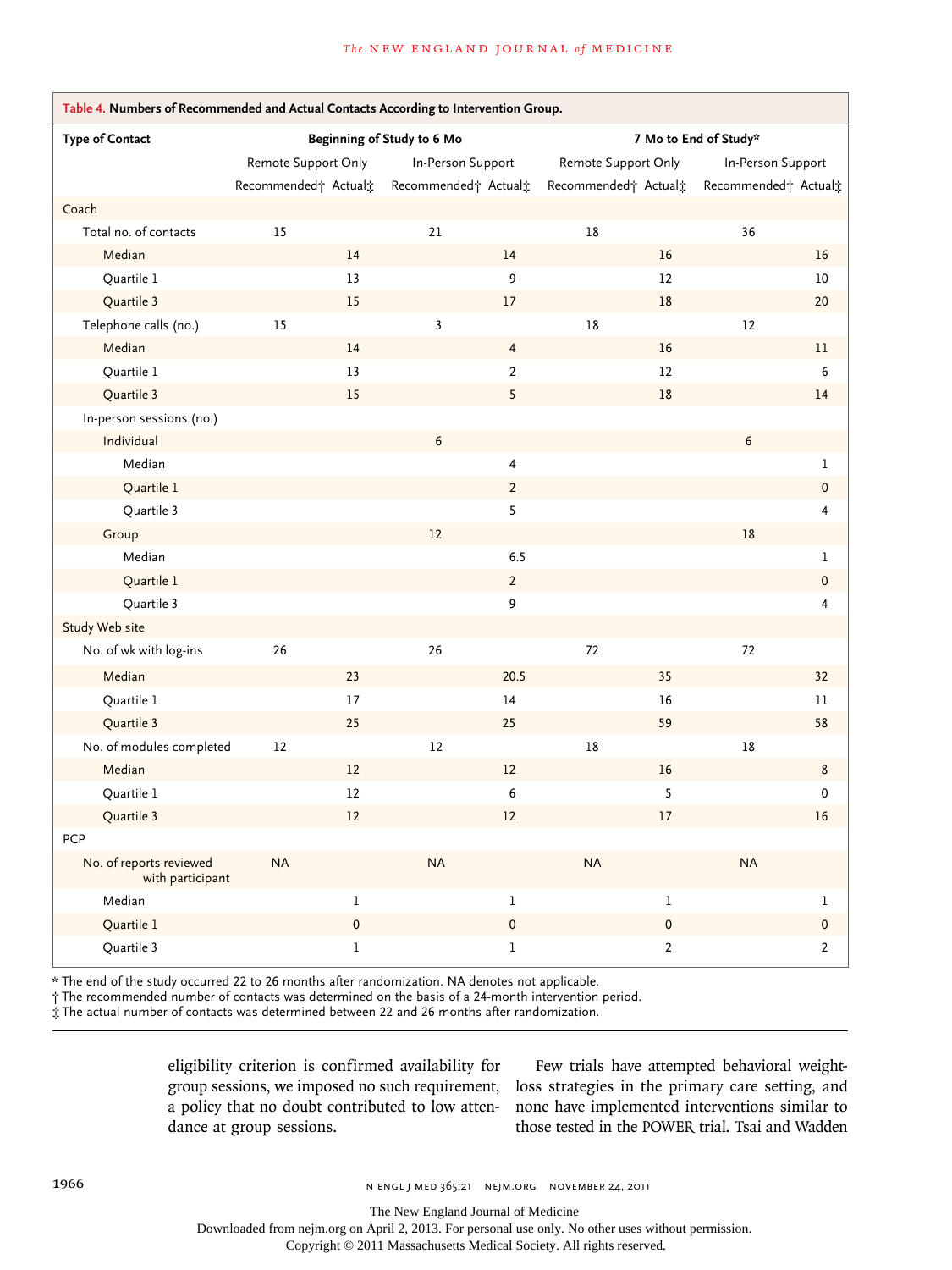conducted a systematic review of the literature on this topic.8 Of the 10 trials identified, 4 trials tested the use of PCP counseling alone, 3 tested PCP counseling with pharmacotherapy, and 3 tested a collaborative approach in which the intervention was delivered by care providers other than PCPs. The results of these trials were inconsistent, and most of them had one or more limitations (e.g., small sample size, brief duration, low rate of follow-up, or a combination thereof). $21-23$ 

Our trial has limitations. Its duration, although longer than that of many weight-loss trials, was only 2 years. Still, to our knowledge, it is one of the longest trials of a remote (telephone- or Webbased) intervention.<sup>24,25</sup> Second, the study was a single-center trial, although it did involve six clinics. Third, the relative contribution of each component of the interventions (personalized counseling, reinforcement by PCPs, and Web-based support) is difficult to assess. Fourth, although we collected data on cardiovascular risk factors (in the Supplementary Appendix), we did not design the trial to reconfirm the well-established relationship between weight reduction and improvements in blood pressure, lipid profile, and glucose levels. Consequently, nonsignificant relationships should be interpreted cautiously. The trial also had several strengths, including a diverse population and high rates of adherence and follow-up.

Our results have implications for the delivery of behavioral interventions. First, in contrast with previous interventions involving only telephone- or Web-based interventions, the weight loss achieved in the group receiving remote support only was substantial and similar in magnitude to that achieved in the group receiving in-person support in addition to remote support. The effectiveness of remote support is particularly noteworthy because of the flexibility it offers to both participants and coaches and because it is scalable.26 Second, implementing programs similar to those used in the intervention groups in primary care could help stem the tide of obesity-related disease, but it would also require changes in health care delivery systems and reimbursement policies.<sup>27</sup> Although in our study a disease-management company delivered the intervention restricted to remote support only, other groups, including large physician practices and insurers, could implement such programs, which could also be part of patient-centered medical home initiatives. Finally, the paradigm of remote counseling, reinforcement of patient change by PCPs, and use of a Web site with portals for patients, counselors, and physicians could improve the management of other chronic conditions.

Supported by grants from the National Heart, Lung, and Blood Institute (HL087085), the Prevention and Control Core of the Baltimore Diabetes Research and Training Center (P60DK079637), and the National Center for Research Resources (UL1RR025005) and by Healthways.

Dr. Louis reports receiving consulting fees from Bristol-Myers Squibb and Merck and royalties from Taylor and Francis Publishing. Johns Hopkins University has an institutional consulting agreement with Healthways. No other potential conflict of interest relevant to this article was reported.

Disclosure forms provided by the authors are available with the full text of this article at NEJM.org.

We thank the participants in the POWER trial, who made this study possible; the members of the data and safety monitoring board; several organizations that provided assistance with the conduct of the trial — Johns Hopkins ProHealth, Healthways, Centennial Medical Center, Johns Hopkins Community Physicians, and Park Medical Associates; and a number of persons (listed in the Supplementary Appendix) who contributed to the success of the trial but are not authors.

#### **References**

**1.** Flegal KM, Carroll MD, Ogden CL, Curtin LR. Prevalence and trends in obesity among US adults, 1999-2008. JAMA 2010; 303:235-41.

**2.** Flegal KM, Graubard BI, Williamson DF, Gail MH. Excess deaths associated with underweight, overweight, and obesity. JAMA 2005;293:1861-7.

**3.** Prospective Studies Collaboration. Body-mass index and cause-specific mortality in 900 000 adults: collaborative analyses of 57 prospective studies. Lancet 2009;373:1083-96.

**4.** Finkelstein EA, Fiebelkorn IC, Wang G. National medical spending attributable to overweight and obesity: how much, and who's paying? Health Aff (Millwood) 2003: Suppl Web Exclusives:W3-219–W3-226. **5.** Neter JE, Stam BE, Kok FJ, Grobbee

DE, Geleijnse JM. Influence of weight reduction on blood pressure: a meta-analysis of randomized controlled trials. Hypertension 2003;42:878-84.

**6.** The Look AHEAD Research Group. Long-term effects of a lifestyle intervention on weight and cardiovascular risk factors in individuals with type 2 diabetes mellitus: four-year results of the Look AHEAD trial. Arch Intern Med 2010;170:1566-75.

**7.** Wood PD, Stefanick ML, Dreon DM, et al. Changes in plasma lipids and lipoproteins in overweight men during weight loss through dieting as compared with exercise. N Engl J Med 1988;319:1173-9. **8.** Tsai AG, Wadden TA. Treatment of obesity in primary care practice in the United States: a systematic review. J Gen Intern Med 2009;24:1073-9.

**9.** U.S. Preventive Services Task Force. Screening for obesity in adults: recommendations and rationale. Ann Intern Med 2003;139:930-2.

**10.** Jerome GJ, Yeh H, Dalcin A, et al. Treatment of obesity in primary care practice: the Practice Based Opportunities for Weight Reduction (POWER) Trial at Johns Hopkins. Obesity Management. Obes Weight Manage 2009;5:216-21.

**11.** Yeh HC, Clark JM, Emmons KE, et al. Independent but coordinated trials: insights from the Practice-based Opportunities for Weight Reduction Trials Collaborative Research Group. Clin Trials 2010; 7:322-32.

**12.** The Trials of Hypertension Prevention Collaborative Research Group. Effects of weight loss and sodium reduction inter-

The New England Journal of Medicine

Downloaded from nejm.org on April 2, 2013. For personal use only. No other uses without permission.